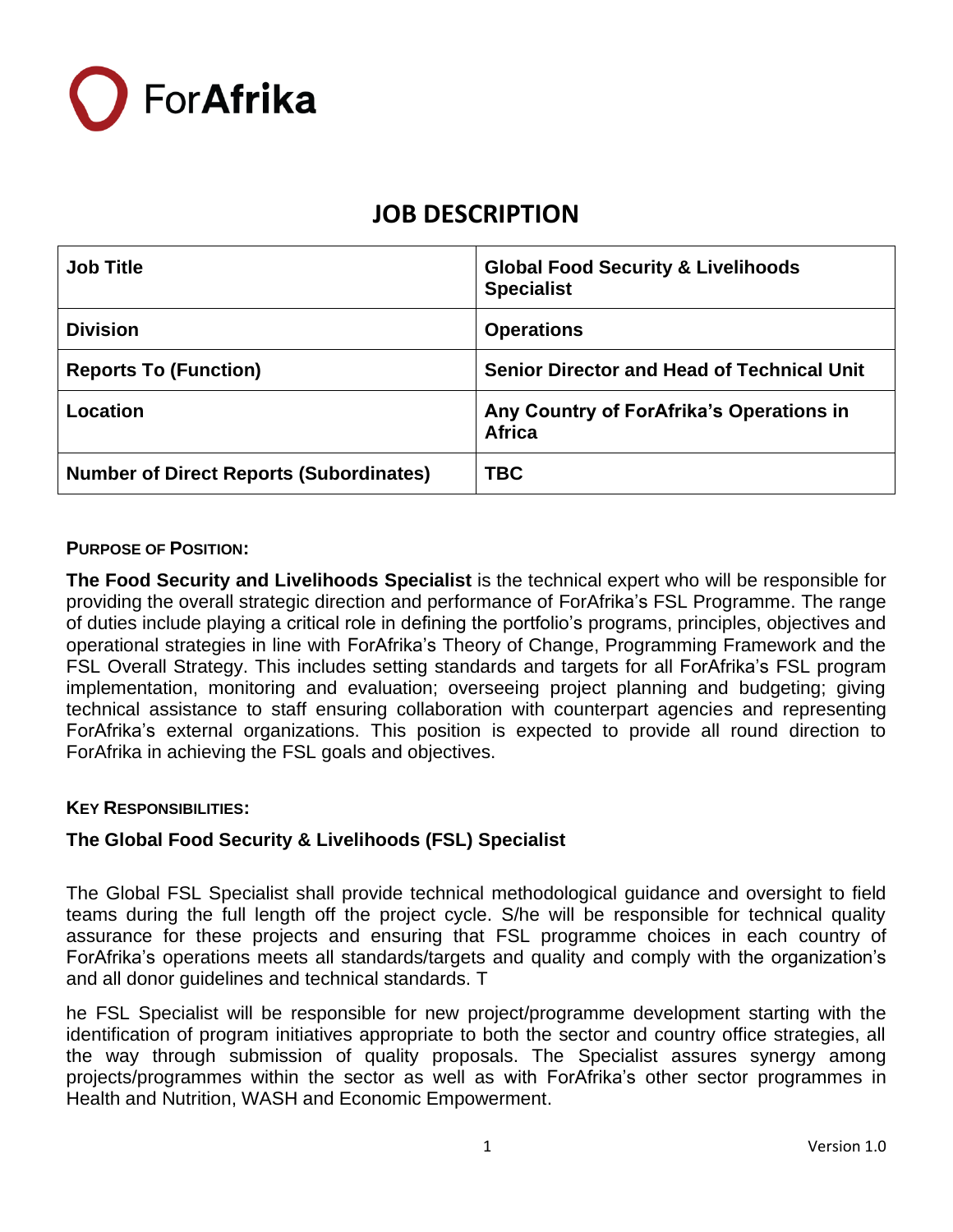ForAfrika

# **JOB DESCRIPTION**

The Specialist shall undertake resource mobilization

The FSL Specialist shall represent ForAfrika in all relevant meetings such as the FSL cluster meetings, donor meetings and line ministry meetings coordinated by the governments where the organization operates.

### **Program strategy and development**

- 1. Develop and lead the implementation of the ForAfrika's Food Security and Livelihoods portfolio.
- 2. Proactively seek new business development in FSL, including cultivating relationships with donors, proposal writing, etc. in line with ForAfrika's Country Offices strategies.
- 3. Provide technical leadership and strategic direction to the team in the development of proposals and program planning.
- 4. Coordinate with program support and finance teams to ensure adequate budgeting for new initiatives.
- 5. Promote adherence to standards and best practices taking into account the need for local adaptation.
- 6. Ensure that humanitarian FSL needs are identified by planning and coordinating assessments which are adapted to the local context.
- 7. Contribute to the identification of critical issues that require multi-portfolio responses and coordinate with other ForAfrika's portfolio owners and COs to develop appropriate responses.
- 8. Provide support in negotiation and review of funding contracts.
- 9. Coordinate external technical assistance and draw on the resources of program support in new program development exercises
- 10.Serve as the focal point for donor liaison, in technical areas of FSL, in close collaboration with the Technical Unit and the Executive Committee (EXCO).
- 11.Generate clear ForAfrika's FSL model/s and best practices ensuring these are tested and proven.

### **Technical Leadership and Capacity Building**

- 1. Provide technical oversight to ensure the quality of ForAfrika's FSL programing and promote adherence to global FSL standards.
- 2. Supervise and support the timely and effective implementation of FSL projects/programmes and activities across operational areas, in line with budgets and work-plans.
- 3. Provide technical support to the recruitment of FSL-related staff (i.e. JD review based on existing standard JDs, technical short-listing, technical interviews).
- 4. Coordinate with ForAfrika's Country Offices (COs) and other portfolio owners to integrate livelihoods related activities/ indicators, especially through awareness raising and mainstreaming protection aimed at enhanced well-being and access to food amongst beneficiaries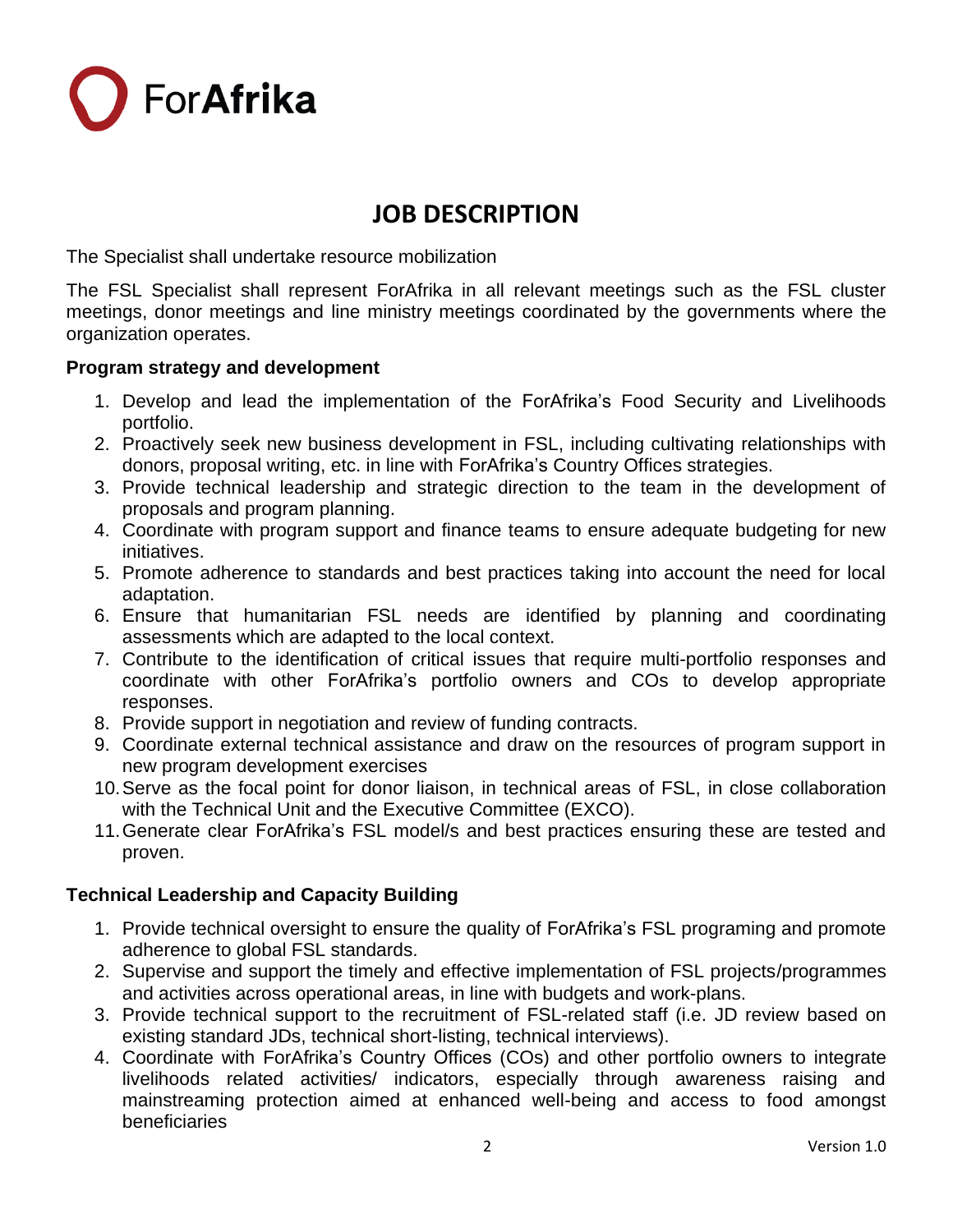

- 5. Oversee the production of FSL-related research papers including advising on research design and methodology.
- 6. Establish a ForAfrika organization led FSL Community of Practice.
- 7. Regularly assess and strengthen the capacity the organizations FSL teams, ensuring that teams are able to access training and professional development resources, appropriate to their capacity gaps/needs.
- 8. Coordinate the dissemination of key technical material and organize trainings with a special focus on standards and best practice.
- 9. Build the technical capacity ForAfrika's staff, partners, NGOs and government counterparts as required.

### **External Representation and Communication**

- 1. Establish and maintain communications with key FSL stakeholders (including national, state and county FSL authorities, FAO, WFP, national and international organizations and civil society actors) and engage actively with existing coordination mechanisms.
- 2. Represent the organization in relevant working groups, sector fora, conferences, and highlevel meetings and FSL humanitarian cluster meetings.
- 3. Engage proactively with donors and other stakeholders for the purposes of advocacy and fund raising.
- 4. Ensure strong donor relations with current and potential donors.
- 5. Lead and support the implementation of positioning strategies for ForAfrika including the cultivation of partners, events, publications / materials, etc.
- 6. Coordinate with ForAfrika's FSL teams and other technical and operational staff.
- 7. Supply necessary information to ensure timely reporting and communications with donors, government and other key actors.
- 8. Seek support and technical assistance from other technical units as needed.
- 9. Support and work effectively in coalitions, networks and social movements for advocacy, research and resource mobilization with peer INGOs, NNGOs, Academic institutions.

### **Monitoring and Reporting**

- 1. Work closely with the others teams in the monitoring of FSL interventions; ensuring the collation, analysis and sharing of data related to project activities in the food security context for the purposes of designing new interventions, donor advocacy and fund raising.
- 2. Support the development of needs assessments, market assessments and surveys and conduct in-depth analysis of the data collected through the use of these tools.
- 3. Support the other ForAfrika teams in ensuring that robust monitoring systems are in place and that reviews are undertaken periodically.
- 4. Lead on the review of FSL components of project/programme reports contributing both in terms of narrative reporting and data analysis.
- 5. Ensure timely submission of quality donor reports within the FSL portfolio.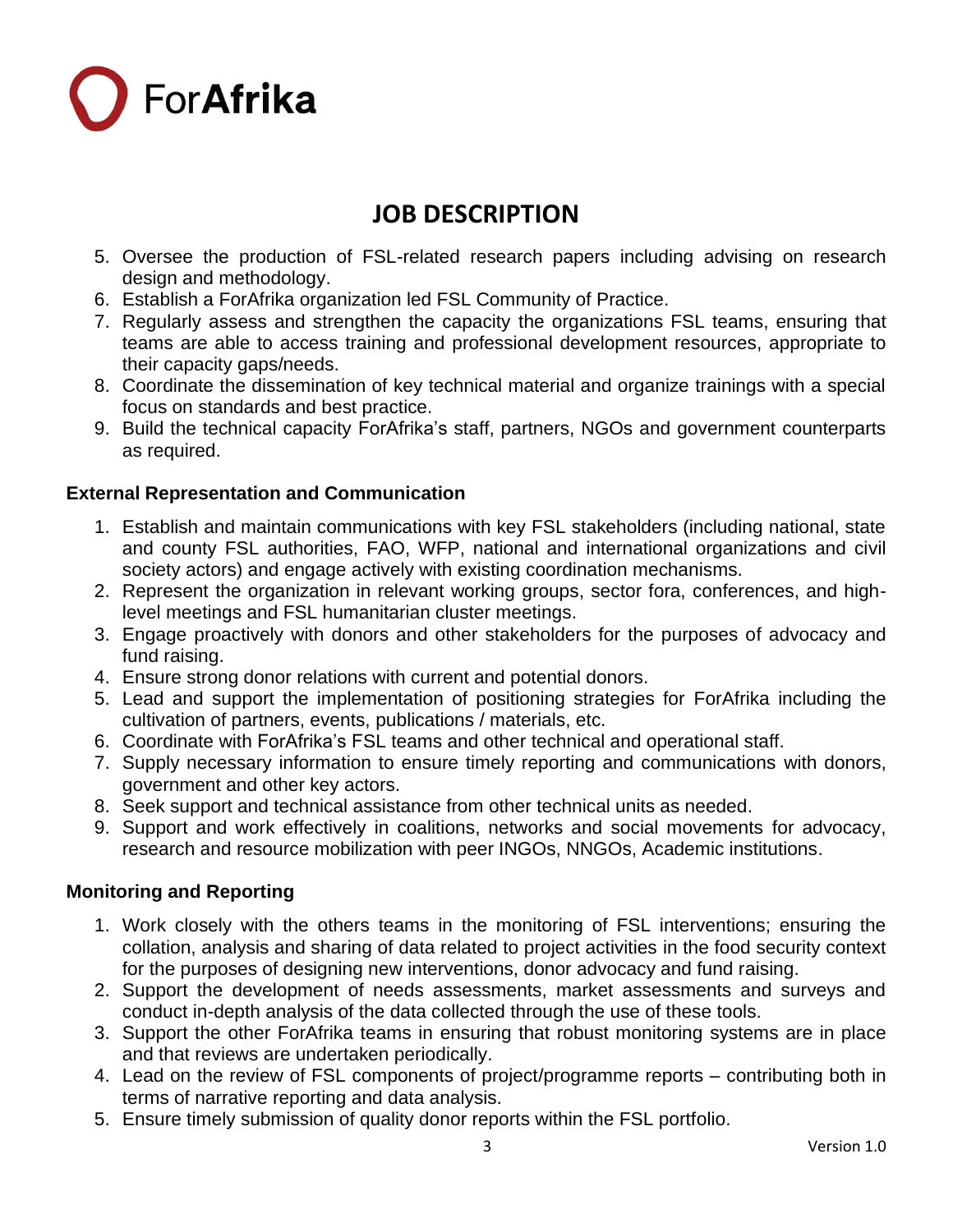

- 6. Regularly review and improve FSL programming (emergency response, recovery and resilience programming) performance and assess coherence with prevention and mitigation components in other programs/sectors.
- 7. Conduct monitoring visits to project locations, develop field reports and follow up on critical issues in a timely manner.
- 8. Participate in grant start-up and close out workshops to ensure collegial understanding of donor expectations and integration of learning from projects in subsequent designs.

### **Research Innovation and Learning**

- 1. Lead on the development of FSL related position, policy and research papers.
- 2. Lead in identifying and documenting lessons and promising practices from the organization's portfolio.
- 3. Lead in identifying themes for operational research within ForAfrika programming focus and opportunities for collaborative research with other teams and partners.
- 4. Stay abreast of latest development and professional norms, upcoming project models, standards, tools and methodologies within FSL sector for inclusion in program development and sharing with FSL teams.

### **KNOWLEDGE, SKILLS AND ABILITIES:**

- Bachelor of Science degree in Agricultural economics,
- **Extensive working knowledge/experience with data systems.**
- Minimum of 5 years of experience in data systems
- **■** Must have proven knowledge and experience in community agriculture, food security and nutrition assessments, analysis, design, implementation and monitoring
- Proven knowledge of the agricultural sector including agricultural development and use of agrotechnology.
- **■** Minimum of 5 years of experience in agriculture development, agri-tech or commercial agriculture with development.
- Must have excellent oral and written communications skills, team building skills
- Being proactive, seek to identify and communicate potential problems and propose solutions to the appropriate level of management.
- Able to function effectively in a complex work environment and to set appropriate priorities and deal effectively with numerous simultaneous requirements.
- Ability to carry out responsibilities independently with minimal technical support.
- Diligent/ paying attention to detail, pro-activeness, multitasking and ability to work under pressure and handle competing tasks

How To Apply:

Interested candidates, who meet the above qualifications, skills and experience should apply by sending their CV's to: [recruitment.sa@forafrika.](mailto:recruitment.sa@forafrika)